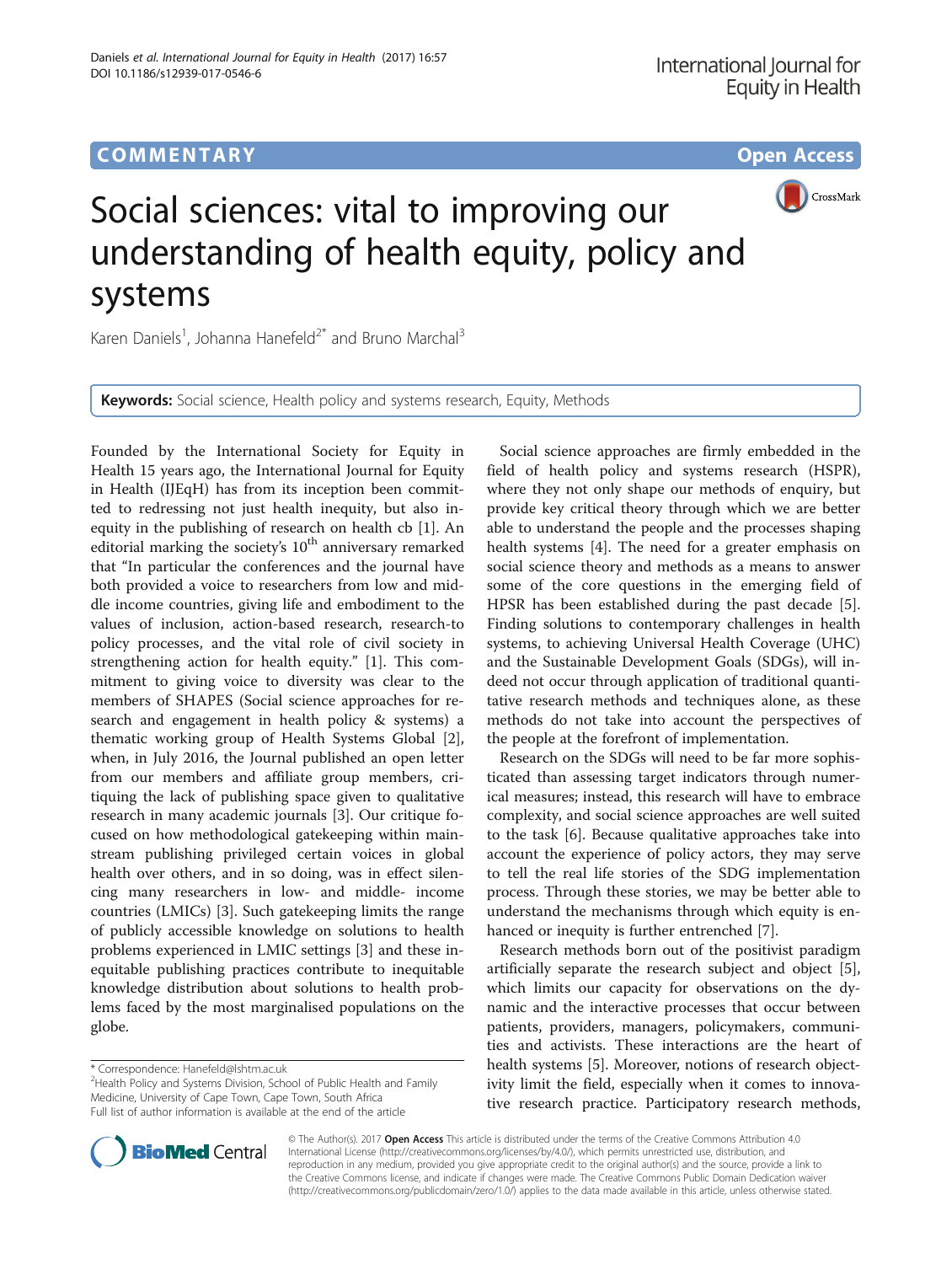<span id="page-1-0"></span>which have contributed significantly to insights in the field of health systems, have demonstrated the value of action research and active engagement by researchers in the systems they seek to study [8]. Health policy and systems researchers cannot simply observe the health systems at a distance; for change to occur, we need to engage with the actors in the system, and in so doing we become actors ourselves [\[9](#page-2-0)].

The outbreak of Ebola Virus Disease (EVD) in West Africa from 2014 to2016 highlighted the importance of health systems and their resilience to disease outbreaks and other health emergencies [[10\]](#page-2-0). The recent symposium on Health Systems Research (HSR), held in Vancouver in 2016 reflected this focus with a theme on responsive and resilient health systems [[11\]](#page-2-0). While the global health community is still reflecting on the lessons from the Ebola outbreak, a lesson shared by researchers, activists and implementers at the HSR Symposium was the key role of the connection between communities, including community health workers, and the more formal health system, in responding to Ebola. Critically, the role of social science, including that of anthropologists and sociologists in enabling such a connection, was recognised as key in this. The outbreak of Ebola Virus Disease in West Africa underscored the importance of social science in general, and of qualitative research in particular when it comes to practices and research focused on health policy and systems. This suggests that we can only deepen our understanding and rise to challenges in health policy and systems through an increased emphasis on rigorous qualitative social science research within the field of HPSR. Achieving policy goals such as UHC and the wider SDG three on greater health and well-being, will be impossible without this shift in focus.

SHAPES is dedicated to promoting and supporting innovative research methodology suitable to the realities of health policy and systems research. Unfortunately, our experiences have shown there are many challenges to publishing research conducted using social science approaches as qualitative research is not always well received by mainstream journals. In the open letter published in this journal in 2016, we detailed the contribution of qualitative research to health policies and health systems globally [3]. Continuing in this spirit, SHAPES commits to collaborate with the IJEqH in establishing a thematic series that will both profile social science approaches to health policy and systems research, as well as seek to build capacity through mentoring. It is envisioned that capacity building and mentorship will happen at three levels – authorship, peer reviewing, and the training of first time academic editors. The thematic series will also showcase good examples of social science approaches to health policy and systems questions, and present particularly innovative methods that may not easily get recognition in mainstream journals. The IJEqH's commitment to equity is not only in subject matter, but also to equity in the range of articles, authors, reviewers and guest editors so that researchers, policy makers and practitioners from high, middle and low income countries can participate.. We therefore see this as an opportunity to encourage and support submissions from authors from all over the globe, and to work together to ensure the publication ofh high quality papers.

As SHAPES, we very much look forward to this collaboration and once again congratulate the editorial team and everyone who has contributed to the success of the journal over the last 15 years. We are hopeful that our collaboration around a thematic series will lead to even great success over the next 15 years.

#### Authors' contributions

The authors jointly discussed the idea for the editorial. JH wrote the first draft. All authors commented and revised the draft. All authors agreed the final version of the editorial.

#### Competing interest

The authors declare that they have no competing interests.

#### Publisher's Note

Springer Nature remains neutral with regard to jurisdictional claims in published maps and institutional affiliations.

#### Author details

<sup>1</sup> Health Systems Research Unit, Cape Town, South Africa. <sup>2</sup> Health Policy and Systems Division, School of Public Health and Family Medicine, University of Cape Town, Cape Town, South Africa. <sup>3</sup> Health Services Organisation unit Department of Public Health, Institute of Tropical Medicine, Antwerp, Belgium.

### Received: 6 March 2017 Accepted: 7 March 2017 Published online: 03 April 2017

#### References

- 1. Furler J, Harris E, Baum F, Dixon J, Lawless A, Maceira D, Nolen LB, Starfield B. An international society and journal for equity in health: 10 years on. Int J Equity Health. 2011;10:11.
- 2. [http://www.healthsystemsglobal.org/twg-group/6/Social-science](http://www.healthsystemsglobal.org/twg-group/6/Social-science-approaches-for-research-and-engagement-in-health-policy-amp-systems/)[approaches-for-research-and-engagement-in-health-policy-amp-systems/.](http://www.healthsystemsglobal.org/twg-group/6/Social-science-approaches-for-research-and-engagement-in-health-policy-amp-systems/) Accessed 24 Mar 2017.
- 3. Social science approaches for research engagement in health policy systems thematic working group of Health Systems Global, Regional Network for Equity in Health in East Southern Africa, and Emerging Voices for Global Health, Daniels K, Loewenson R, George A, Howard N, Koleva G, Lewin S, Marchal B, et al. Fair publication of qualitative research in health systems: a call by health policy and systems researchers. Int J Equity Health. 2016;15:98.
- 4. Sheikh K, Gilson L, Agyepong IA, Hanson K, Ssengooba F, Bennett S. Building the field of health policy and systems research: framing the questions. PLoS Med. 2011;8:e1001073.
- 5. Gilson L, Hanson K, Sheikh K, Agyepong IA, Ssengooba F, Bennett S. Building the field of health policy and systems research: social science matters. PLoS Med. 2011;8:e1001079.
- 6. Adam T. Advancing the application of systems thinking in health. Health Res Policy Syst. 2014;12:50.
- 7. Buse K, Hawkes S. Health in the sustainable development goals: ready for a paradigm shift? Global Health. 2015;11:13.
- 8. Loewenson R, Laurell AC, Hogstedt C, D'Ambruoso L, Shroff Z. Participatory action research in health systems: a methods reader. Harare: TARSC, AHPSR, WHO, EQUINET; 2014.